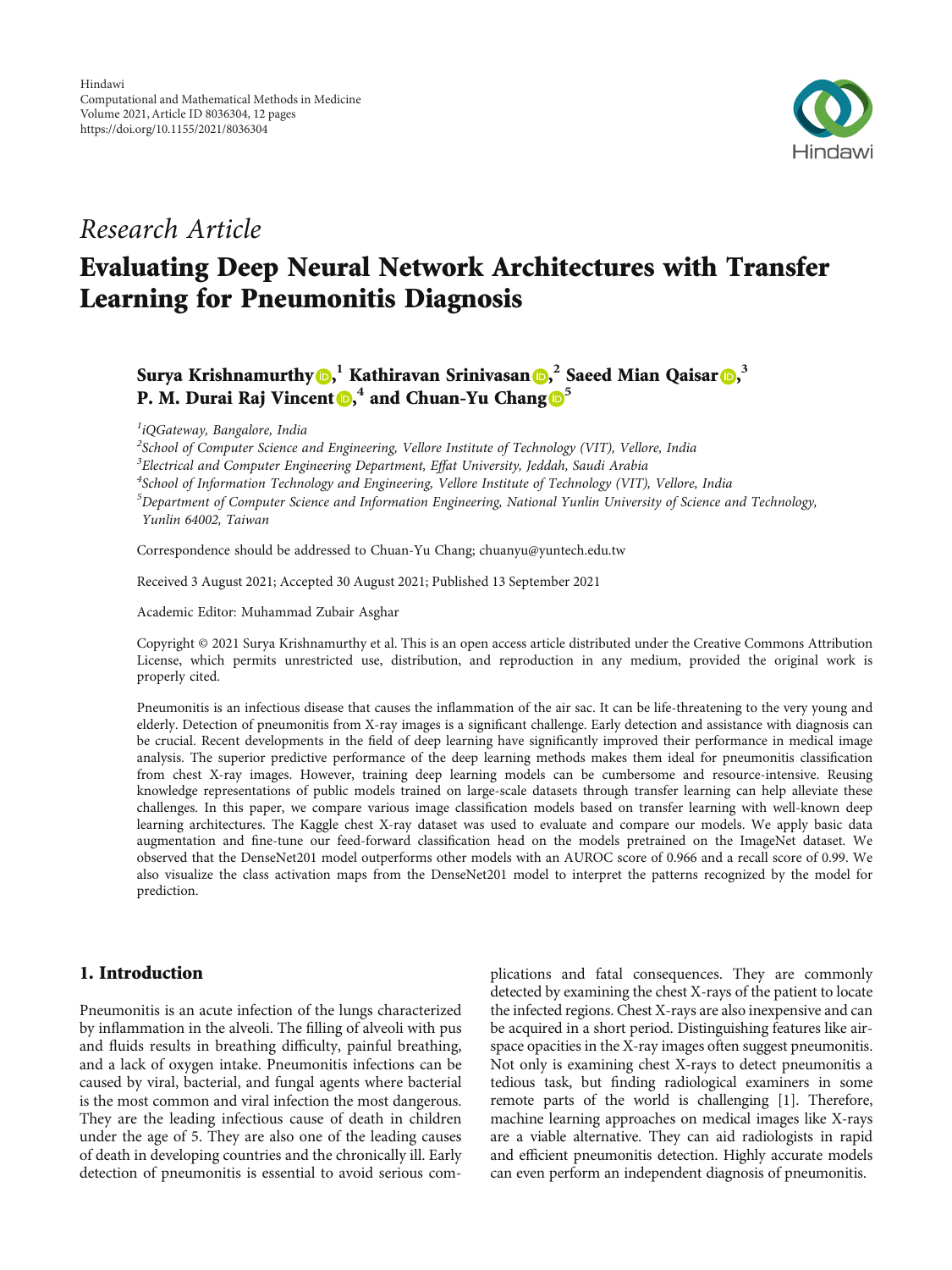With efficient deep learning approaches replacing the tedious traditional approaches of handcrafting useful features, neural network-based medical diagnosis systems are very accurate [[2](#page-10-0)–[5](#page-10-0)]. Particularly, models like convolutional neural networks (CNNs) are capable of capturing and exposing relevant and informative features from images, making them a powerful approach to feature extraction of medical images. Recently, transformers, which are self-attentionbased neural network architectures that were originally designed for Natural Language Processing (NLP), show promising performance in computer vision (CV). One can build custom architectures or use tested popular architectures from the literature that are readily available and abstracted away in several deep learning programming frameworks like TensorFlow. However, with several available components to choose from to build a deep neural network (DNN), building and tuning DNN models can be cumbersome and time-consuming. Furthermore, the best performing models are often deep networks with a large number of parameters which place constraints on the space and time complexity in regard to training these models. These deep networks also require large datasets to learn the underlying feature representations and generalize to unseen data. Acquiring such large datasets is often not practical in the medical domain. Most of these limitations can be addressed by using a popular technique called transfer learning. In this technique, we use models trained on large-scale datasets and fine-tune them to our target dataset for a few iterations. Despite the variation in the distribution of the source dataset from the target dataset, the approach is surprisingly effective in medical image classification tasks. They can also be trained in a significantly shorter time as opposed to the several hours required to train an entire DNN model. In this work, we investigate transfer learning for pneumonitis classification from X-ray images with several neural network architectures.

The key contributions of the paper are as follows:

- (1) We demonstrate that transfer learning using pretrained ImageNet models can achieve excellent performance in the pneumonitis classification task
- (2) We apply data augmentation to improve the model performance and generalization
- (3) We conduct a performance evaluation and comparison of popular DNN-based approaches for pneumonitis detection from chest X-ray images
- (4) We fine-tune the feed-forward classification head on various pretrained models and evaluate the models on a test set. Our best performing DenseNet201 model achieves an AUROC of 96.6%
- (5) Visual interpretation of the predictions of the best performing DenseNet201 model through Grad-CAM

The rest of the paper is organized as follows. We review various works on pneumonitis detection in Related Work. Materials and Methods provides an introduction to the DNN architectures investigated in this work and discusses

the implementation details. We present the results of our experiment in Results and Discussion. Finally, we conclude the study and discuss the limitations and future work.

## 2. Related Work

Due to their high predictive power, neural networks are extensively used in biomedical image classification tasks. Sarvamangala surveys CNNs for medical image understanding [[6](#page-10-0)]. Litjens et al. summarize 300 papers on deep learning for medical image analysis [\[7](#page-10-0)]. Ma et al. survey several works on various tasks for deep learning in the analysis of pulmonary medical images [[8\]](#page-10-0). Liu et al. perform a comparison of deep learning models in detecting diseases from medical images [[9](#page-10-0)]. Esteva et al. summarize the progress of deep learning-based medical computer vision over the past decade [[10](#page-10-0)].

Varela-Santos et al. derive texture features Gray Level Cooccurrence matrix and feed it to a feed-forward neural network [\[11](#page-10-0)]. Sirazitdinov et al. use an ensemble of Retina-Net and Mask R-CNN for pneumonitis detection and localization [[12](#page-10-0)]. Yue et al. use the Kaggle chest X-ray dataset to perform pneumonitis classification using MobileNet along with other architectures by training for 20 epochs [[13](#page-10-0)]. Elshennawy and Ibrahim also report a good accuracy with MobileNet and ResNet models when the entire network was retrained [[14](#page-10-0)]. Jain et al. compare their CNN models against pretrained VGG, ResNet, and Inception models [\[15\]](#page-10-0). Ayan et al. use transfer learning with VGG16 and Xception models and report 87% and 82% accuracy, respectively [\[16\]](#page-10-0). Salvatore et al. use the ensemble of ResNet50 architecture from 10-fold cross-validation using the TRACE4 platform on a chest X-ray dataset for COVID-19 predicting COVID-19 pneumonia [[17](#page-10-0)]. They show promising results on two independent test sets along with their cross-validation dataset. The InstaCovNet-19 model by Gupta et al. uses stacking of pretrained InceptionV3, MobileNetV2, ResNet101, NASNet, and Xception models to achieve an accuracy of 99% in detecting COVID-19 and pneumonia [[18\]](#page-10-0).

High predictive performance can be obtained by developing architectures specific to our domain task and utilizing datasets from multiple sources. Karthik et al. used chest Xray images for pneumonitis compiled from multiple sources and achieved a high accuracy of 99.8% using a custom architecture called shuffled residual CNN [[19](#page-10-0)]. Rajasenbagam et al. used a DCGAN-based augmentation technique coupled with a VGG19 network on the Chest X-ray8 dataset [\[20\]](#page-10-0). Stephen et al. explore the performance of a custom CNN model [\[21\]](#page-10-0). Walia et al. developed a depthwise convolutional neural network that outperforms inception and VGG networks on the Kaggle chest X-ray dataset [[22](#page-10-0)]. CheXNet by Rajpurkar et al. achieves remarkable accuracy on the ChestX-ray14 dataset in classifying 14 diseases [[23](#page-10-0)]. Harmon et al. train deep learning algorithms on a multinational dataset containing chest CT scan to localize lung regions and use the crop to classify COVID-19 pneumonia [\[24\]](#page-10-0). They achieve an AUROC score of 95% on the testing set. Hussain et al. developed a CNN architecture called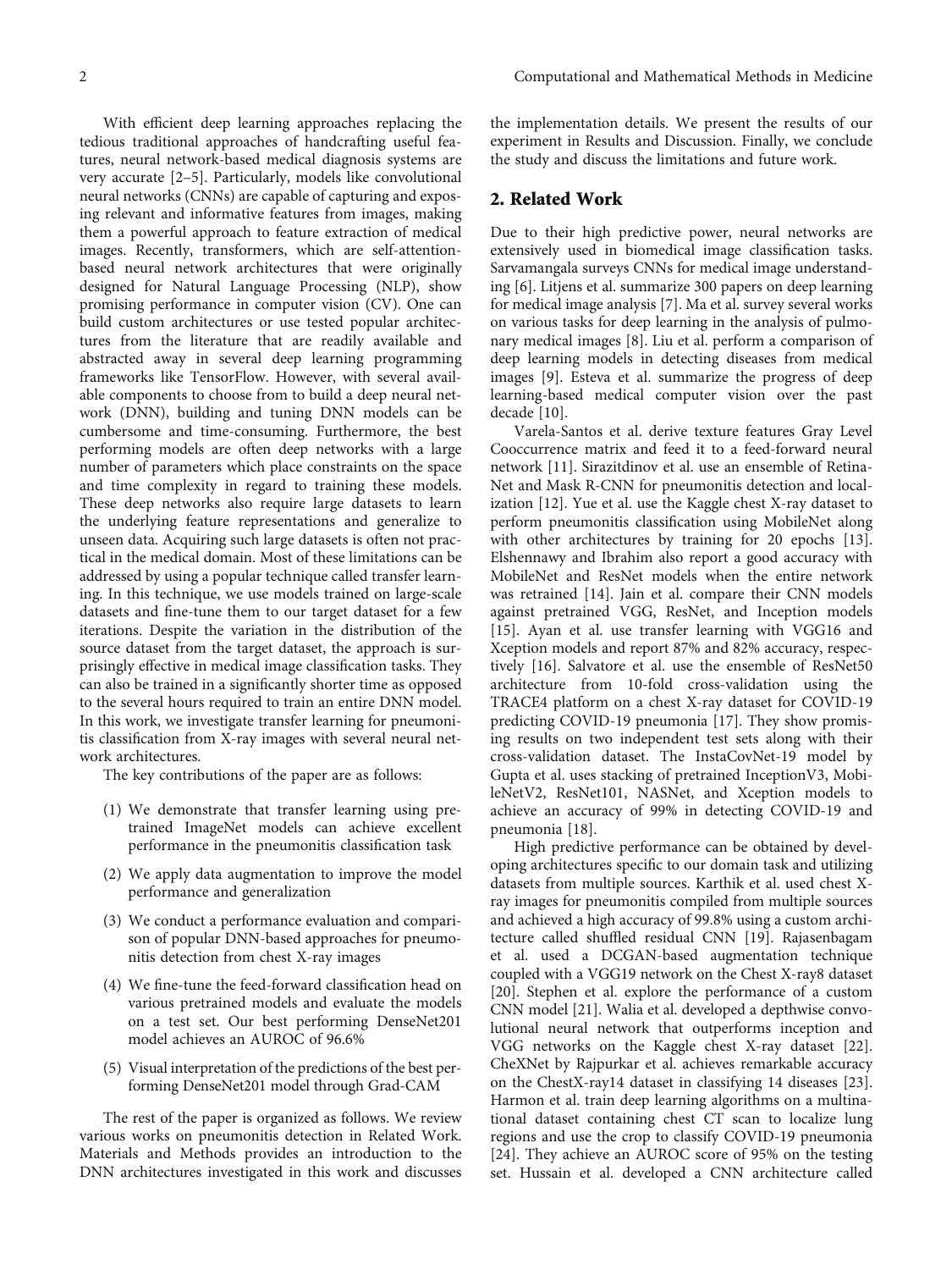<span id="page-2-0"></span>

Figure 1: Pneumonitis diagnosis pipeline using DNN models.

CoroDet that achieves 99% accuracy in detecting COVID-19 pneumonia with 99% accuracy on chest X-ray and CT images containing the labels normal, non-COVID pneumonia, and COVID pneumonia [\[25\]](#page-11-0).

#### 3. Materials and Methods

*3.1. Convolutional Neural Network.* Convolutional neural networks are constructed by using several convolution layers which use learnable filters or kernels to identify patterns in images such as edges, texture, color, and shapes. CNN models possess several desirable properties that enable the extraction of complex features in images that would otherwise be hard to distill [[26\]](#page-11-0). Since the success of AlexNet in the ImageNet large-scale image classification competition, several variants of CNNs have been invented that explore a variety of approaches to overcome the limitations of the standard CNN models [\[27](#page-11-0)].

By learning the appropriate filters using gradient descent-based optimizers, CNN can capture spatial and temporal connections in an image. They hierarchically construct high-level features from low-level features that help CNNs to effectively discriminate between the various objects present in an image. Another desirable characteristic of the CNN algorithm is parameter sharing. Since the same parameters (filters) are reused to compute specific features in different spatial positions of an input image, the number of parameters used is dramatically reduced.

Convolution layers are commonly used in tandem with other components in the network. An activation layer introduces nonlinearity between layers, which allows the network to capture the complicated relationship present in the input features. While the Rectified Linear Unit Layer is a commonly used activation function, more such functions are also available. To reduce the size of feature representations as we propagate deeper into the network, downsampling layers like max-pooling and average pooling are also used. For classification, output layers like softmax or sigmoid convert the output values into probability densities.

*3.2. Image Transformers.* These are architectures inspired by the success of the transformer in NLP. These models apply self-attention to the input (patches or pixels of an image,



Figure 2: Distribution of the chest X-ray dataset.

for example) to capture dependencies in the patterns on the input image. They generally involve pretraining the network on large-scale datasets through self-supervised or supervised approaches followed by fine-tuning on downstream tasks.

*3.3. Transfer Learning.* DNNs can be extremely hard and expensive to train, especially when deep networks with a large number of parameters and FLOPS are required. However, several popular DNN models are built using powerful infrastructure on large-scale datasets with diverse classes (ImageNet, JFT, etc.). As such, they can capture patterns from a wide range of image inputs and are excellent feature extractors. This concept of reusing knowledge representations learnt from one task to another task is called transfer learning. One can use these estimated weights as initial weights to warm start their neural network optimization process. A more economical alternative is to freeze the weights in all layers except the penultimate layer of the network and fine-tune them for the target task. In this work, we examine the latter approach. In this section, we present the detailed approach and techniques used in the study. We leverage the pretrained models, utilities, and model training tools available in the TensorFlow framework. The overall pipeline of this study is described in Figure 1.

*3.3.1. ResNet101V2.* Residual networks use the concept of skip or shortcut connections to effectively retain information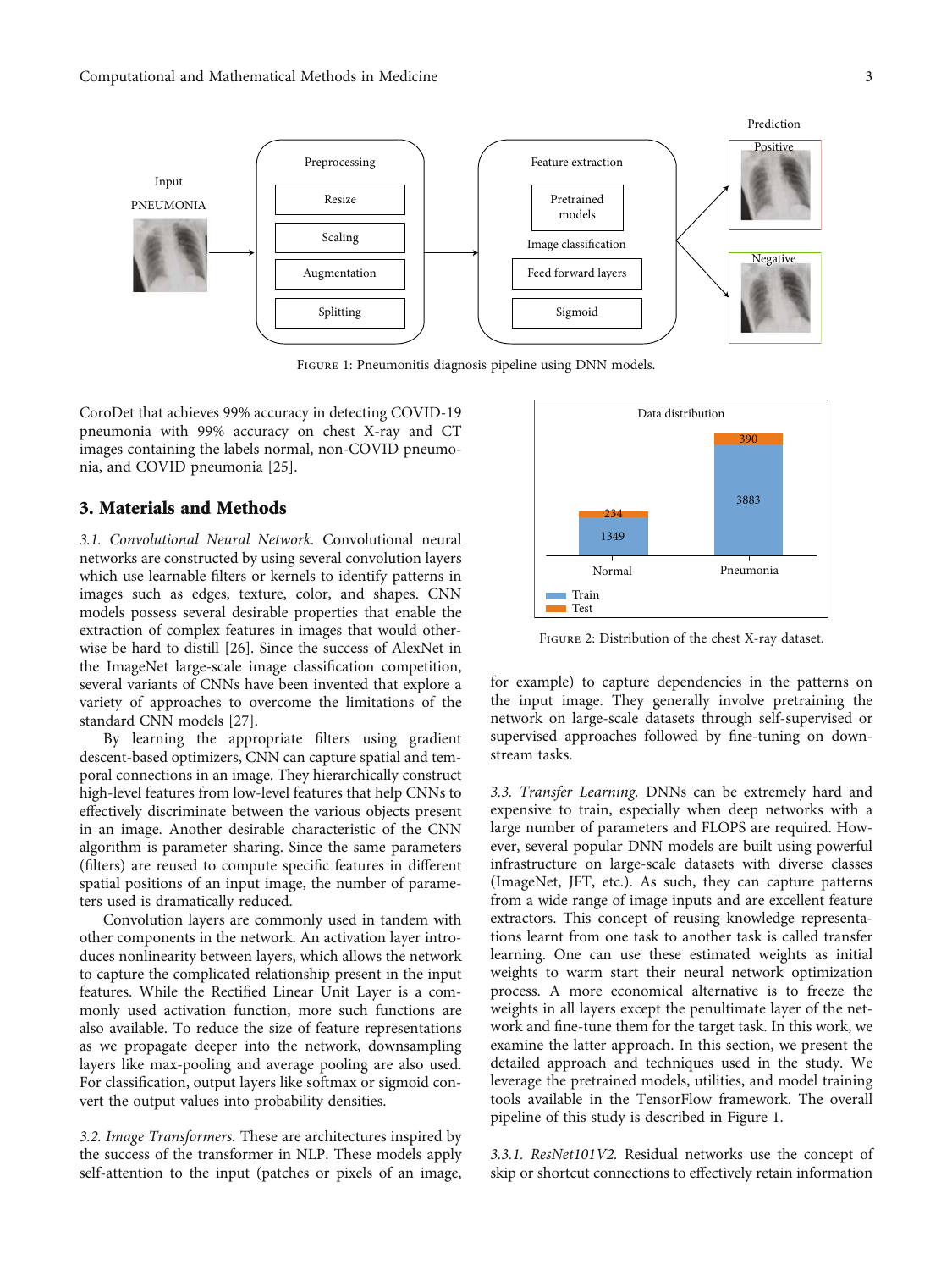<span id="page-3-0"></span>

Figure 3: Sample images from the dataset.

through the layers of DNN by mitigating the vanishing gradient problem. We use the ResNet101V2 variant in this work. Unlike the NN layers, residual networks help learn features effectively at the lower and higher levels while training the network.

*3.3.2. DenseNet201.* Unlike standard CNN models in which each convolutional layer is connected only to the previous layer, DenseNet layers use the feature maps of all preceding layers as the input in a feed-forward fashion. We use the DenseNet201 model for our analysis. It addresses various issues like vanishing gradient issues and provides advantages like improved feature propagation and a reduced number of parameters.

*3.3.3. InceptionV3 and InceptionResNetV2.* These are "wide" CNN models that stack the output of convolution kernels with varying sizes on an input. The Inception-ResNet model integrates the residual connections from ResNet to Inception. Instead of making the network deep, it makes it wide to help resolve vanishing gradient issues. The architecture also introduces two auxiliary classifiers that improve convergence. We use the InceptionV3 and InceptionResNetV2 models in this work.

TABLE 1: Augmentations applied along with their parameters.

| Method                 | Parameter (range) |
|------------------------|-------------------|
| Rotation               | $30^\circ$        |
| Zoom                   | 0.85 to 1.15      |
| Width and height shift | 0.2               |
| Shear                  | 0.15              |
| Horizontal flip        | True              |

*3.3.4. Xception.* The model extends inception model by incorporating depthwise separable convolution layers. These layers apply a depthwise convolution followed by a pointwise convolution to efficiently utilize the model parameters. It is an improved version of Inception using the depthwise separable convolution built by researchers of Google. Here, the order of operation is different from the original one since  $1 \times 1$  convolution is applied first and then the channel-wise spatial convolution. Another difference is that here there is no intermediate ReLU nonlinearity.

*3.3.5. MobileNetV2.* These are lightweight models that were originally intended for low-resource environments like mobile and embedded devices [[28](#page-11-0)]. They introduce several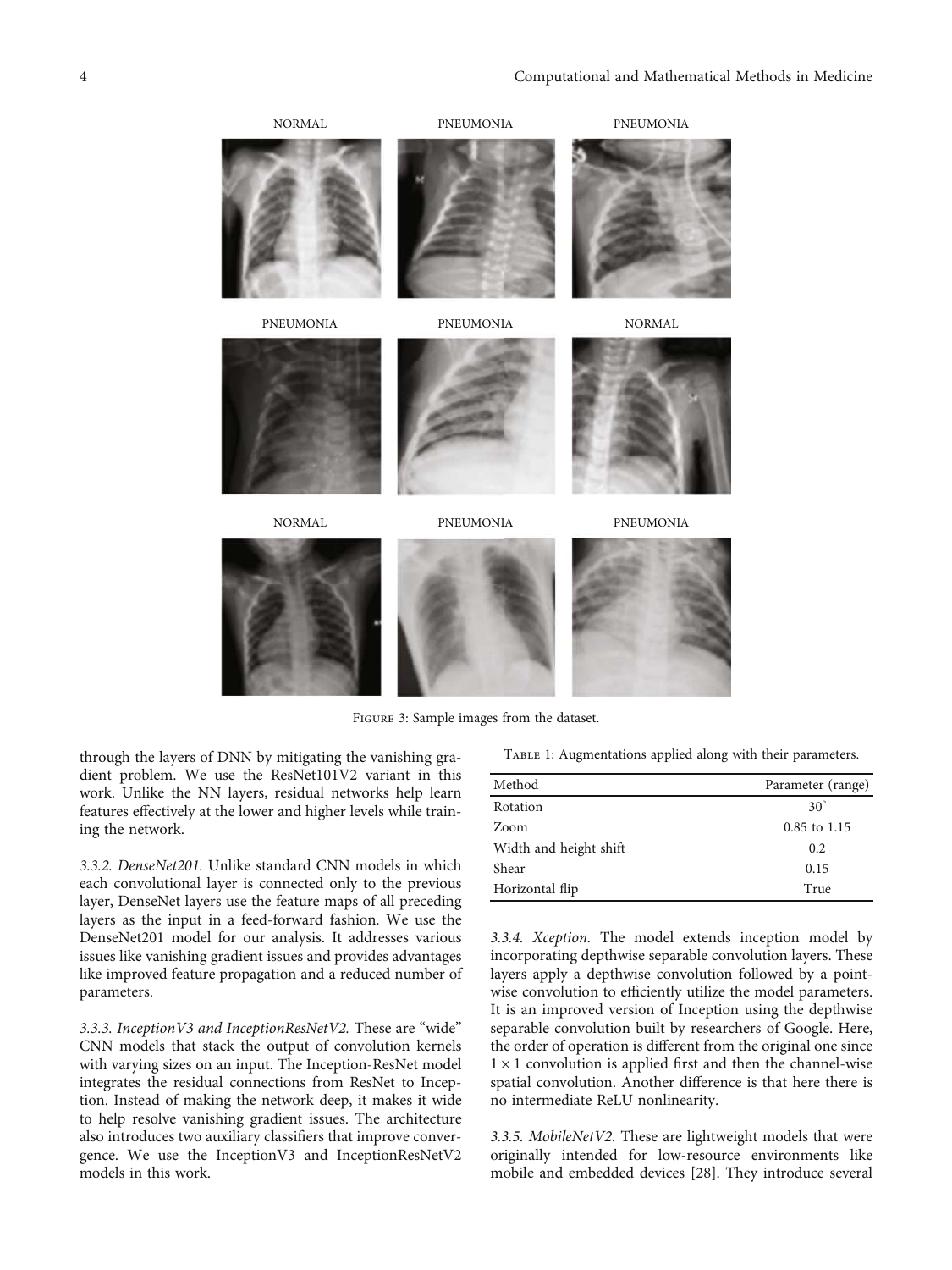<span id="page-4-0"></span>advanced techniques to develop light neural network models. The most important of them is the use of depthwise separable convolutions. The models are optimized to efficiently trade off between various factors like accuracy, latency, width, and resolution. We use the MobileNetV2 model in this work for our analysis.

*3.3.6. NASNetMobile.* These are models designed using Neural Architecture Search (NAS) on small-scale datasets like CIFAR-10 and transferred to large-scale datasets like ImageNet. NASNetMobile is a convolutional neural network that is trained on more than a million images from the ImageNet database. As a result, the network has learned rich feature representations for a wide range of images. We use the NASNetMobile model for our analysis. In NASNet, although the overall architecture is predefined, the blocks or cells are searched by a reinforcement learning method. Only the structures of (or within) the Normal and Reduction Cells are searched by the controller RNN (Recurrent Neural Network).

*3.3.7. ViT.* The Vision Transformer (ViT) architecture uses linear projections of patches of an image as inputs for the multihead self-attention component of the transformer [\[29](#page-11-0)]. We use the ViT-B/16 variant of the ImageNet weights. ViT splits an image into patches, then flattens the patches, and produces lower-dimensional linear embeddings from these flattened patches. Furthermore, ViT includes positional embeddings in the sequence of image patches which it then feeds as an input to a standard transformer encoder. The transformers are pretrained on large datasets like ImageNet or JFT-300M. Unlike the transformers in language models that use self-supervised pretraining, we report a better performance with a supervised pretraining approach.

*3.4. Dataset.* We use chest X-ray images for pneumonitis classification by Kermany et al. [\[30\]](#page-11-0) for developing neural network-based pneumonitis diagnosis model. The dataset contains high-quality, expert-graded images of chest X-ray images with labels indicating normal and pneumonitisinfected lungs. The pneumonitis category includes images for both bacterial and viral infections. The dataset includes 5248 images for training and 624 images for evaluation. The dataset distribution is shown in Figure [2,](#page-2-0) and some sample images are shown in Figure [3](#page-3-0).

*3.5. Data Preprocessing.* We retain 10% of the training data as our validation split for early stopping. Images are resized to 224 × 224 and scaled to −1 to +1 range. Data augmentation techniques are randomly applied to artificially increase the size of the datasets and make the models robust to variations in the data. Data augmentation can help increase the generalizability of the model to unseen data. The various augmentations applied and their respective parameters are shown in Table [1](#page-3-0). When performing augmentation, the pixels outside the boundary of the image are extrapolated using a nearest neighbor approach.

*3.6. Setup, Training, and Evaluation.* We perform transfer learning on various mainstream CNN architectures, retain-



Figure 4: Epoch vs. learning rate.

Table 2: Hyperparameters and its associated values.

| Hyperparameter                   | Value                       |
|----------------------------------|-----------------------------|
| Optimizer                        | Stochastic gradient descent |
| Initial learning rate            | 0.01                        |
| Learning rate decay              | Exponential, decay rate 0.1 |
| Epochs                           | 15                          |
| Batch size                       | 32                          |
| Feed-forward classification head | 128, 128 (ReLU activated)   |



Figure 5: Transfer learning architecture.

ing the convolution layer and modifying the feed-forward layer for our dataset. The models chosen were selected for experimentation. We use the pretrained ImageNet weights available in the Keras application module. Models are built with TensorFlow 2.4.1 on a Tesla P100 GPU.

During training, the convolution layers are frozen and only the custom feed-forward layers are trained. This allows the reuse of the filters that are already learned from the ImageNet dataset and avoids expensive retraining of the entire network. We use an exponential learning rate decay defined as follows where *k* is the decay rate and *t* is the current epoch. The epoch vs. learning rate curve is shown for the scheduler in Figure 4.

$$
\ln_{t} = \ln_{t-1} \exp(-k). \tag{1}
$$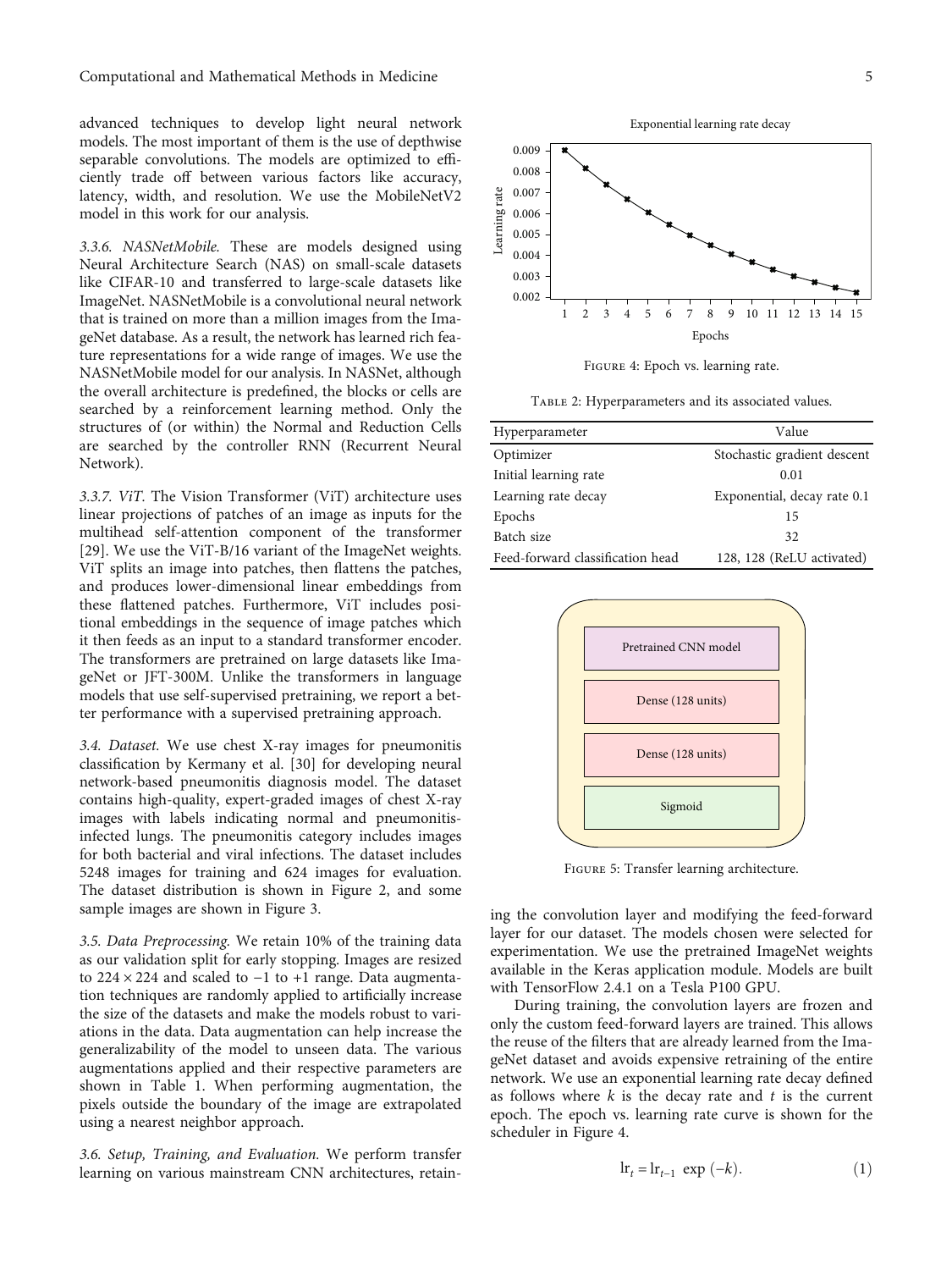<span id="page-5-0"></span>

Figure 6: The learning curves of the different DNN models.

We repeat the approach for different DNN architectures and record the different performance metrics and the number of parameters in the network. We use a single validation/development split for monitoring the model training and identifying optimal hyperparameters. Hyperparameters were manually tuned to optimize the loss and the AUROC score. The test set is used for evaluating the performance of the tuned model and calculating the performance metrics and is not used in the model development process. Table [2](#page-4-0) shows the different hyperparameters and its associated values.

Furthermore, we plot the class activation maps of the DenseNet201 model to visualize the regions of the inputs that were considered important by the model. We use the Gradient-weighted Class Activation Mapping (Grad-CAM) approach to provide visual explanations of predictions through coarse localization maps [\[31\]](#page-11-0). The generic architecture for our transfer learning approach is shown in Figure [5.](#page-4-0)

#### 4. Results and Discussion

Figure 6 represents the learning curves of the different DNN models. Figures 7–[10](#page-6-0) show the testing AUROC, precision scores, recall scores, and accuracy scores of the different DNN models used in the analysis. The primary metrics in clinical diagnosis systems are recall, which is defined as the model's ability to correctly diagnose a condition and the false positive rate (FPR) [\[32](#page-11-0)–[37](#page-11-0)]. The area under the receiver operator characteristic curve (AUROC) allows us to identify the model that best maximizes recall and minimizes FPR. We use AUROC as our primary metric of evaluation. The ROC curve is a diagnostic graphical illustration of the recall and FPR scores of a model at different cut-off points. A model's curve close to the 45-degree line is considered random. A model with high discriminating ability will have more area under its curve. We also present the specificity score (1—FPR) of our models.

The best performing model is the DenseNet201 model with an AUROC of 96.7%. Figures [11](#page-6-0)–[18](#page-7-0) illustrates the nor-



Figure 7: The comparison of the AUROC for various DNN models.



Figure 8: The comparison of the precision scores for various DNN models.

malized confusion matrix of the various DNN models. The confusion matrix of the DenseNet201 model in Figure [11](#page-6-0) shows a high true positive rate, which is optimal for medical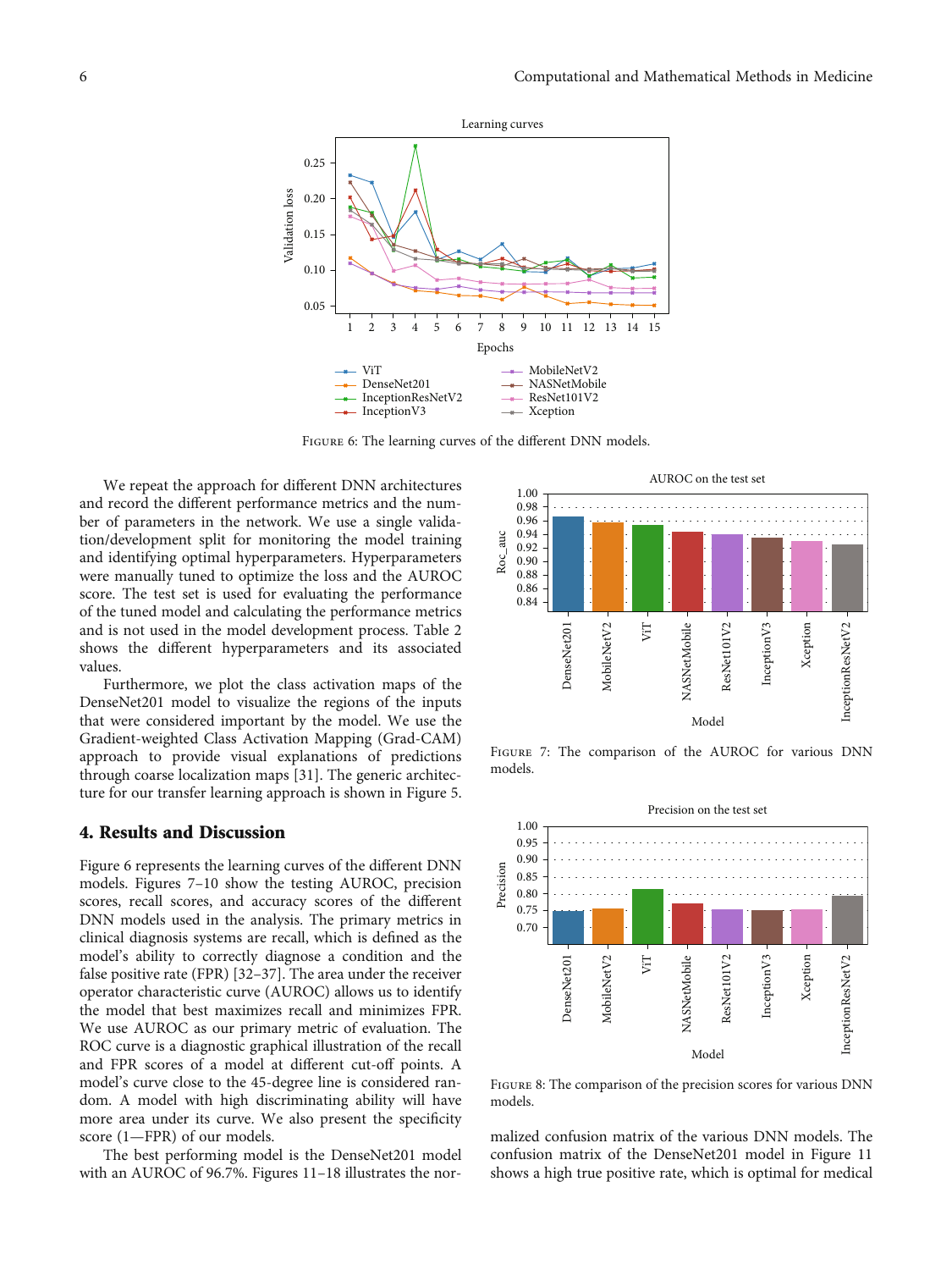<span id="page-6-0"></span>

FIGURE 9: The comparison of the recall scores for various DNN models.



Figure 10: The comparison of the accuracy scores for various DNN models.



Figure 11: Normalized confusion matrix of the DenseNet201 model.

diagnosis. Figure [6](#page-5-0) shows that DenseNet201 model converges faster compared to the other methods. Further, the MobileNetV2 model shows the best balance between model size and predictive performance.

Figures [19](#page-7-0)–[26](#page-8-0) depict the ROC curves of the Dense-Net201, ViT, MobileNetV2, NASNetMobile, ResNet101V2,



Figure 12: Normalized confusion matrix of the InceptionResNetV2 model.



Figure 13: Normalized confusion matrix of the InceptionV3 model.



Figure 14: Normalized confusion matrix of the MobileNetV2 model.

Xception, InceptionV3, and InceptionResNetV2 models, respectively. The curves show how the TPR and FPR vary as the threshold values are varied. Generally, we see the FPR quickly increases as the TPR increases. Furthermore, the Grad-CAM heatmaps of DenseNet201 in Figure [27](#page-9-0) reveal that the model, for the most part, does an excellent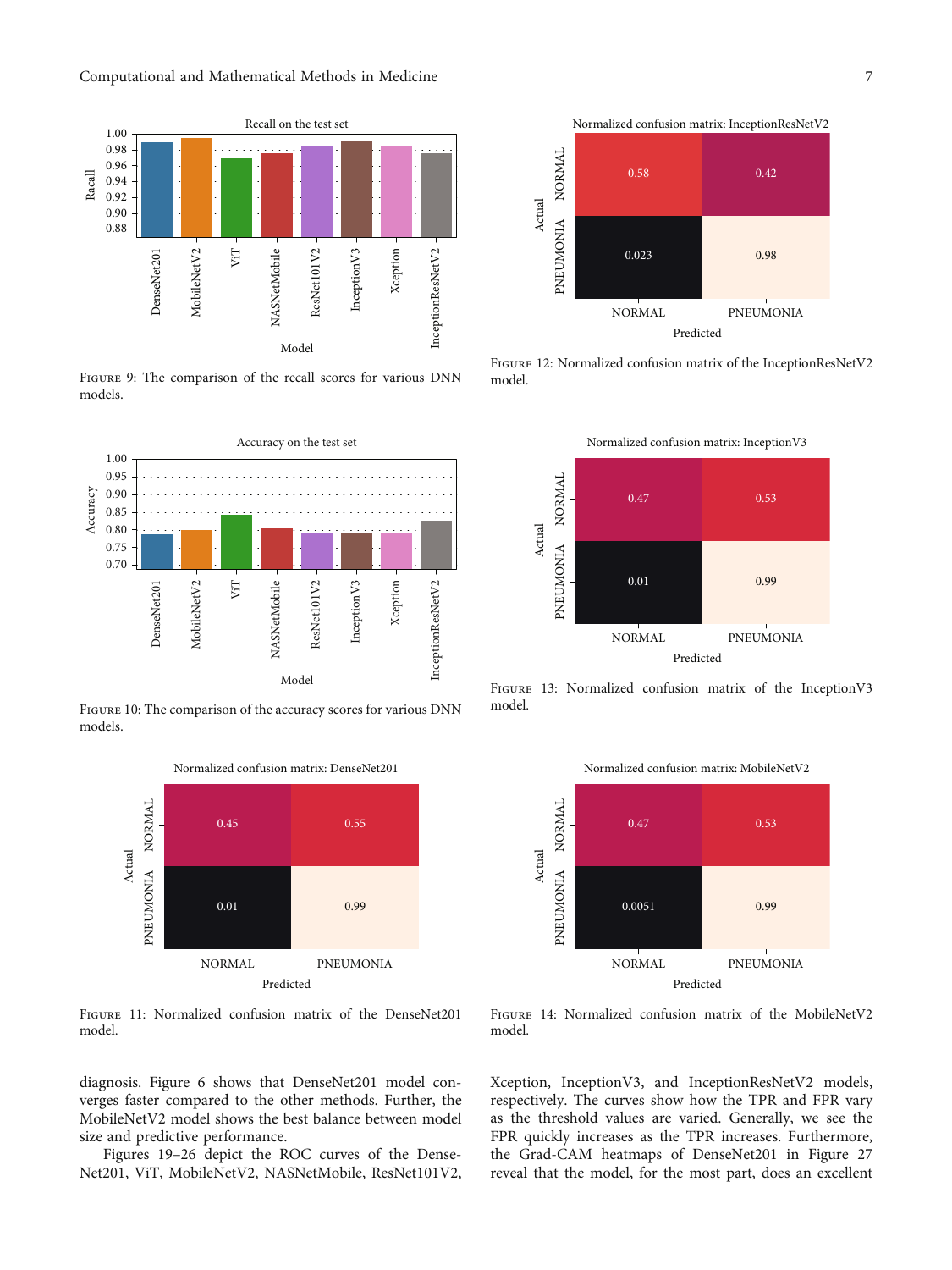<span id="page-7-0"></span>

Figure 15: Normalized confusion matrix of the NASNetMobile model.



Figure 16: Normalized confusion matrix of the ResNet101V2 model.



Figure 17: Normalized confusion matrix of the ViT model.

job of attending to the regions of increased opacity which are often indicative of pneumonitis. The ViT model is well balanced for different performance metrics compared to the other models. Some models show a higher recall score than the DenseNet201 model but underperform with respect to the other metrics. This model bias is a consequence of the skewed distribution of the labels, where the positive labels are roughly three times the negative labels.



Figure 18: Normalized confusion matrix of the Xception model.



Figure 19: ROC curve of the DenseNet201 model.



Figure 20: ROC curve of the ViT model.

From our experiments, we observed that models with feature reusing techniques (DenseNet201, ResNet101V2, and MobileNetV2) and wider networks (Xception and NASNetMobile) perform significantly better. One possible explanation for this could be that with pretrained networks, not all learned feature maps could be relevant to downstream domains (X-ray lung images in this case). In wider networks, we alleviate the performance bottleneck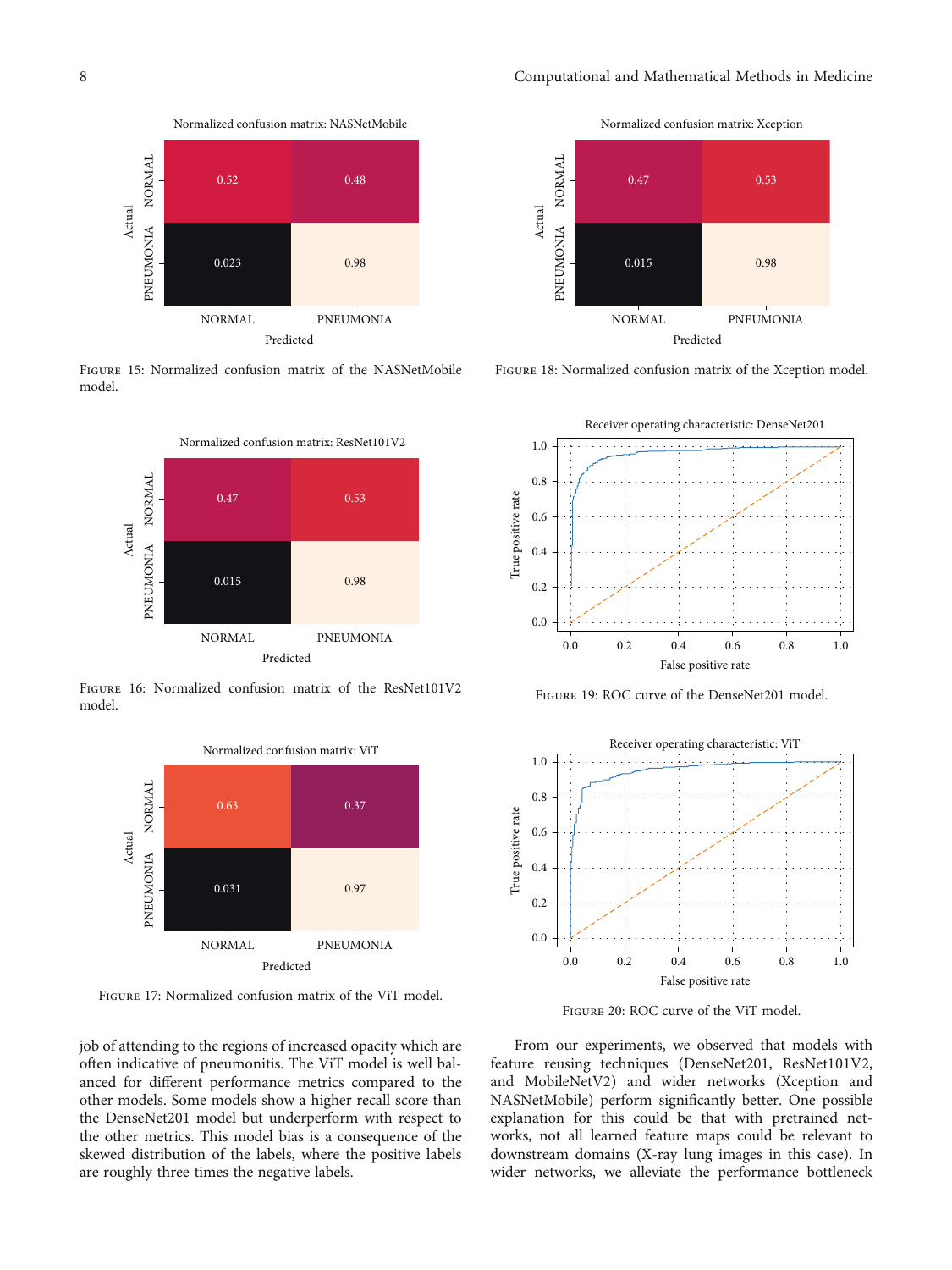<span id="page-8-0"></span>

Figure 21: ROC curve of the MobileNetV2 model.



Figure 22: ROC curve of the NASNetMobile model.



Figure 23: ROC curve of the ResNet101V2 model.

from compounding "irrelevancy" in the feature maps as we go deeper in the network that could cause an eventual loss of information. We also see a general improvement of performance with the size of the models as expected. The models also train remarkably fast, with most models completing an epoch in around a minute. Table [3](#page-9-0) lists the per-



Figure 24: ROC curve of the Xception model.



Figure 25: ROC curve of the InceptionV3 model.



Figure 26: ROC curve of the InceptionResNetV2 model.

formance metrics of the compared DNN models. Table [4](#page-9-0) shows the number of parameters in each model. Note that while the training configuration is similar, to make the comparison fair, we can obtain higher accuracy by tuning the individual models with more trainable layers, different optimizers, etc.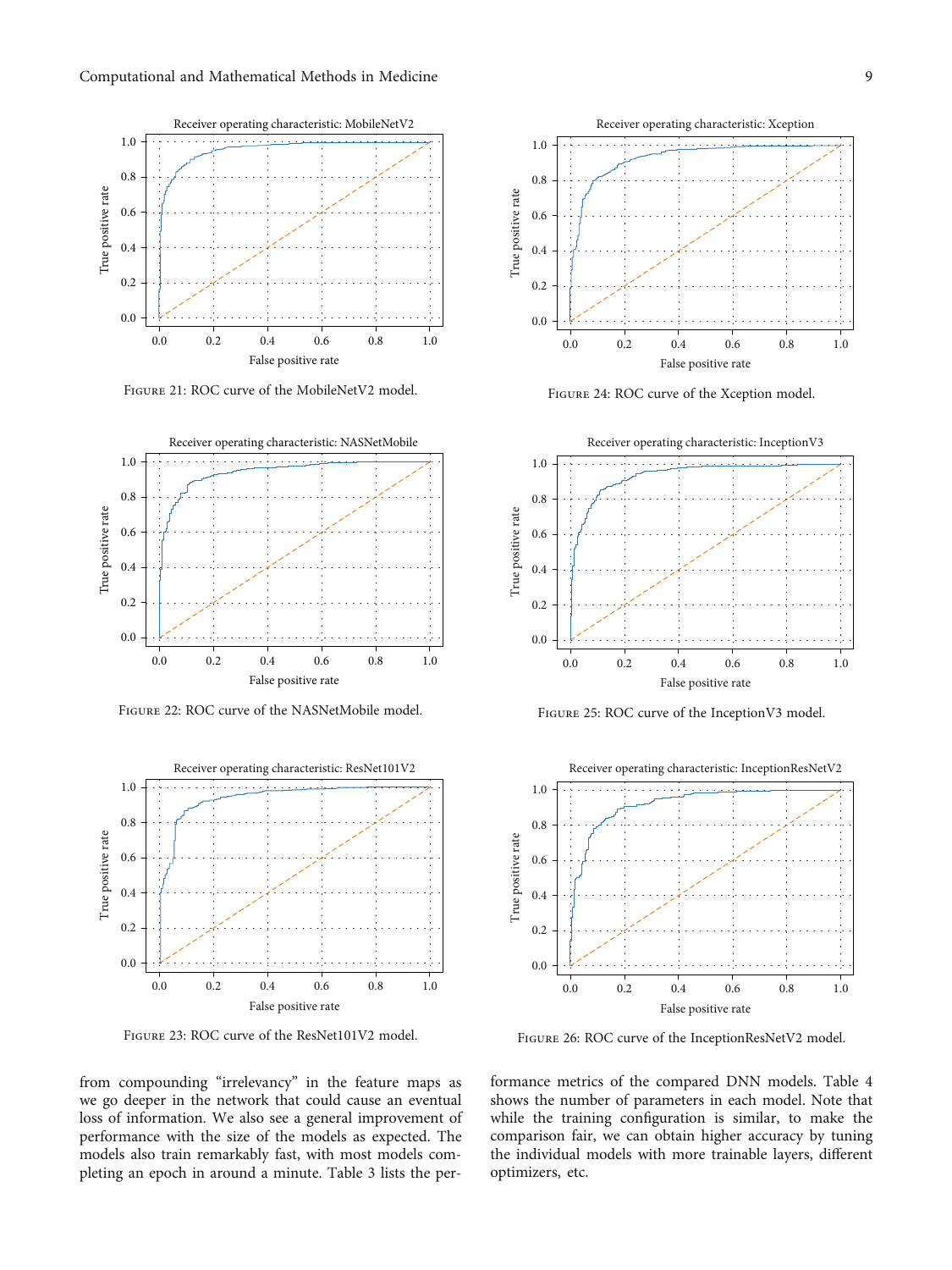<span id="page-9-0"></span>

FIGURE 27: Activation maps from Grad-CAM on DenseNet201 along with the predictions on some sample images from the test set.

Table 3: Performance metrics of the compared DNN models.

| Model               | Accuracy | Precision | Recall | <b>AUROC</b> |
|---------------------|----------|-----------|--------|--------------|
| DenseNet201         | 0.788    | 0.751     | 0.99   | 0.967        |
| ViT                 | 0.8      | 0.759     | 0.995  | 0.959        |
| MobileNetV2         | 0.843    | 0.815     | 0.969  | 0.955        |
| <b>NASNetMobile</b> | 0.806    | 0.773     | 0.977  | 0.945        |
| ResNet101V2         | 0.792    | 0.756     | 0.985  | 0.94         |
| Xception            | 0.793    | 0.755     | 0.99   | 0.936        |
| Inception V3        | 0.792    | 0.756     | 0.985  | 0.931        |
| InceptionResNetV2   | 0.827    | 0.794     | 0.977  | 0.926        |

TABLE 4: Number of parameters in the models compared.

| Model               | Number of parameters (in millions) |
|---------------------|------------------------------------|
| MobileNetV2         | 2.44                               |
| <b>NASNetMobile</b> | 4.42                               |
| DenseNet201         | 18.58                              |
| Xception            | 21.14                              |
| Inception V3        | 22.08                              |
| ResNet101V2         | 42.91                              |
| InceptionResNetV2   | 54.55                              |
| ViT                 | 85.91                              |

#### 5. Conclusion

In this study, we perform a comparative analysis of transfer learning with various deep neural network models for pneumonitis detection from chest X-ray images. With some minimal preprocessing and hyperparameter tuning, our best performing DenseNet achieved an AUROC score of 96.7% on the test set. The Grad-CAM activations indicate the reliability of the predictions of the model. The high accuracy of the models indicates the efficacy of these models in the task. The models were also easier to implement using deep learning frameworks like TensorFlow. They also trained considerably faster compared to training the entire network.

Due to limitations in computational resources, we limit our experiments to Kermany et al.'s chest X-ray images and fine-tuning with frozen layers. In the future, we can expand our experiments to include transfer learning with warm-start and retraining. We can also report the performance metrics on multiple dataset sources to assess the generalization. To adopt these models to practice, additional experiments like probability calibration, threshold, and bias identification need to be performed and are outside the scope of our current work, which focuses on the general efficiency of different DNN architectures with transfer learning. Further, the future investigations could be devised for addressing the queries that are clinically relevant, and the effectiveness of advanced deep learning approaches would aid the radiologists and physicians for precisely accomplishing the pneumonitis detection from the chest X-ray images.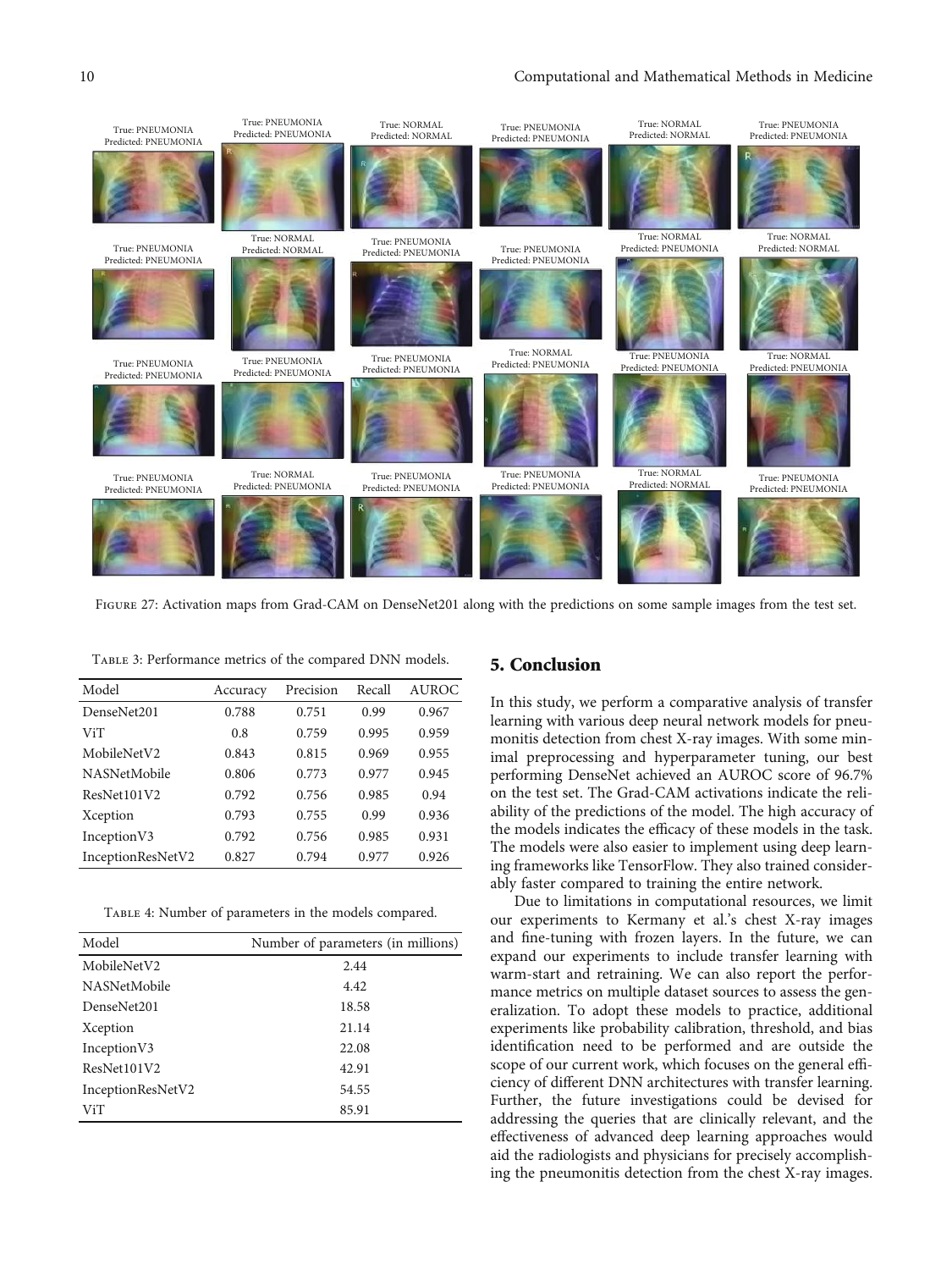<span id="page-10-0"></span>Nevertheless, the results presented in this work can help specialists make the best choices for their models, eliminating the need for an exhaustive search. Transfer learning with deep neural networks alleviates several issues associated with model training and allows us to build accurate models for pneumonitis detection, which helps in the early detection and management of pneumonitis.

#### Data Availability

The dataset used in this study is available at [https://data](https://data.mendeley.com/datasets/rscbjbr9sj/3) [.mendeley.com/datasets/rscbjbr9sj/3.](https://data.mendeley.com/datasets/rscbjbr9sj/3)

### Conflicts of Interest

The authors declare that there is no conflict of interest regarding the publication of this paper.

#### Acknowledgments

This work was supported by the Ministry of Science and Technology, Taiwan (Grant no. MOST109-2221-E-224- 048-MY2). This research was partially funded by the "Intelligent Recognition Industry Service Research Center" from the Featured Areas Research Center Program within the framework of the Higher Education Sprout Project by the Ministry of Education (MOE) in Taiwan.

#### References

- [1] R. B. George, *Chest Medicine: Essentials of Pulmonary and Critical Care Medicine*, Lippincott Williams & Wilkins, 2005.
- [2] S. Rajasegarar, C. Leckie, M. Palaniswami, and J. C. Bezdek, "Quarter sphere based distributed anomaly detection in wireless sensor networks," in *2007 IEEE International Conference on Communications*, pp. 3864–3869, Glasgow, UK, 2007.
- [3] T. R. Gadekallu, M. Alazab, R. Kaluri et al., "Hand gesture classification using a novel CNN-crow search algorithm," *Complex & Intelligent Systems*, vol. 7, no. 4, pp. 1855–1868, 2021.
- [4] T. R. Gadekallu, D. S. Rajput, M. P. Reddy et al., "A novel PCA–whale optimization-based deep neural network model for classification of tomato plant diseases using GPU," *Journal of Real-Time Image Processing*, vol. 18, no. 4, pp. 1383–1396, 2021.
- [5] L. Lan, W. Sun, D. Xu et al., "Artificial intelligence-based approaches for COVID-19 patient management," *Intelligent Medicine*, vol. 1, no. 1, pp. 10–15, 2021.
- [6] D. R. Sarvamangala, "Convolutional neural networks in medical image understanding: a survey," *Evolutionary intelligence*, pp. 1–22, 2021.
- [7] G. Litjens, T. Kooi, B. E. Bejnordi et al., "A survey on deep learning in medical image analysis," *Medical Image Analysis*, vol. 42, pp. 60–88, 2017.
- [8] J. Ma, Y. Song, X. Tian, Y. Hua, R. Zhang, and J. Wu, "Survey on deep learning for pulmonary medical imaging," *Frontiers in Medicine*, vol. 14, no. 4, pp. 450–469, 2020.
- [9] X. Liu, L. Faes, A. U. Kale et al., "A comparison of deep learning performance against health-care professionals in detecting diseases from medical imaging: a systematic review and metaanalysis," *The lancet digital health*, vol. 1, no. 6, pp. e271–e297, 2019.
- [10] A. Esteva, K. Chou, S. Yeung et al., "Deep learning-enabled medical computer vision," *NPJ digital medicine*, vol. 4, no. 1,
- [11] S. Varela-Santos and P. Melin, "Classification of X-Ray Images" for Pneumonia Detection Using Texture Features and Neural Networks," in *Intuitionistic and Type-2 Fuzzy Logic Enhancements in Neural and Optimization Algorithms: Theory and Applications. Studies in Computational Intelligence*, O. Castillo, P. Melin, and J. Kacprzyk, Eds., vol. 862, Springer, Cham, 2020.

pp. 1–9, 2021.

- [12] I. Sirazitdinov, M. Kholiavchenko, T. Mustafaev, Y. Yixuan, R. Kuleev, and B. Ibragimov, "Deep neural network ensemble for pneumonia localization from a large-scale chest X-ray database," *Computers and Electrical Engineering*, vol. 78, pp. 388–399, 2019.
- [13] Z. Yue, L. Ma, and R. Zhang, "Comparison and validation of deep learning models for the diagnosis of pneumonia," *Computational Intelligence and Neuroscience*, vol. 2020, 8 pages, 2020.
- [14] N. M. Elshennawy and D. M. Ibrahim, "Deep-pneumonia framework using deep learning models based on chest X-ray images," *Diagnostics*, vol. 10, no. 9, p. 649, 2020.
- [15] R. Jain, P. Nagrath, G. Kataria, V. S. Kaushik, and D. J. Hemanth, "Pneumonia detection in chest X-ray images using convolutional neural networks and transfer learning," *Measurement*, vol. 165, p. 108046, 2020.
- [16] E. Ayan and H. M. Ünver, "Diagnosis of Pneumonia from Chest -Ray Images Using Deep Learning," *2019 Scienti*fi*c Meeting on Electrical-Electronics & Biomedical Engineering and Computer Science (EBBT)*, pp. 1–5, 2019.
- [17] C. Salvatore, M. Interlenghi, C. B. Monti et al., "Artificial intelligence applied to chest X-ray for differential diagnosis of COVID-19 pneumonia," *Diagnostics*, vol. 11, no. 3, p. 530, 2021.
- [18] A. Gupta, S. Gupta, and R. Katarya, "Insta Cov Net-19: a deep learning classification model for the detection of COVID-19 patients using chest X-ray," *Applied Soft Computing*, vol. 99, article 106859, 2021.
- [19] R. Karthik, R. Menaka, and M. Hariharan, "Learning distinctive filters for COVID-19 detection from chest X-ray using shuffled residual CNN," *Applied Soft Computing*, vol. 99, article 106744, 2021.
- [20] T. Rajasenbagam, S. Jeyanthi, and J. A. Pandian, "Detection of pneumonia infection in lungs from chest X-ray images using deep convolutional neural network and content-based image retrieval techniques," *Journal of Ambient Intelligence and Humanized Computing*, vol. 2021, 2021.
- [21] O. Stephen, M. Sain, U. J. Maduh, and D. U. Jeong, "An efficient deep learning approach to pneumonia classification in healthcare," *Journal of healthcare engineering*, vol. 2019, 7 pages, 2019.
- [22] I. S. Walia, M. Srivastava, D. Kumar, M. Rani, P. Muthreja, and G. Mohadikar, "Pneumonia detection using depth-wise convolutional neural network (DW-CNN)," *EAI Endorsed Transactions on Pervasive Health and Technology*, vol. 6, no. 23, pp. 1–10, 2020.
- [23] P. Rajpurkar, J. Irvin, K. Zhu et al., "Chexnet: radiologist-level pneumonia detection on chest X-rays with deep learning," 2017, [https://arxiv.org/abs/1711.05225.](https://arxiv.org/abs/1711.05225)
- [24] S. A. Harmon, T. H. Sanford, S. Xu et al., "Artificial intelligence for the detection of COVID-19 pneumonia on chest CT using